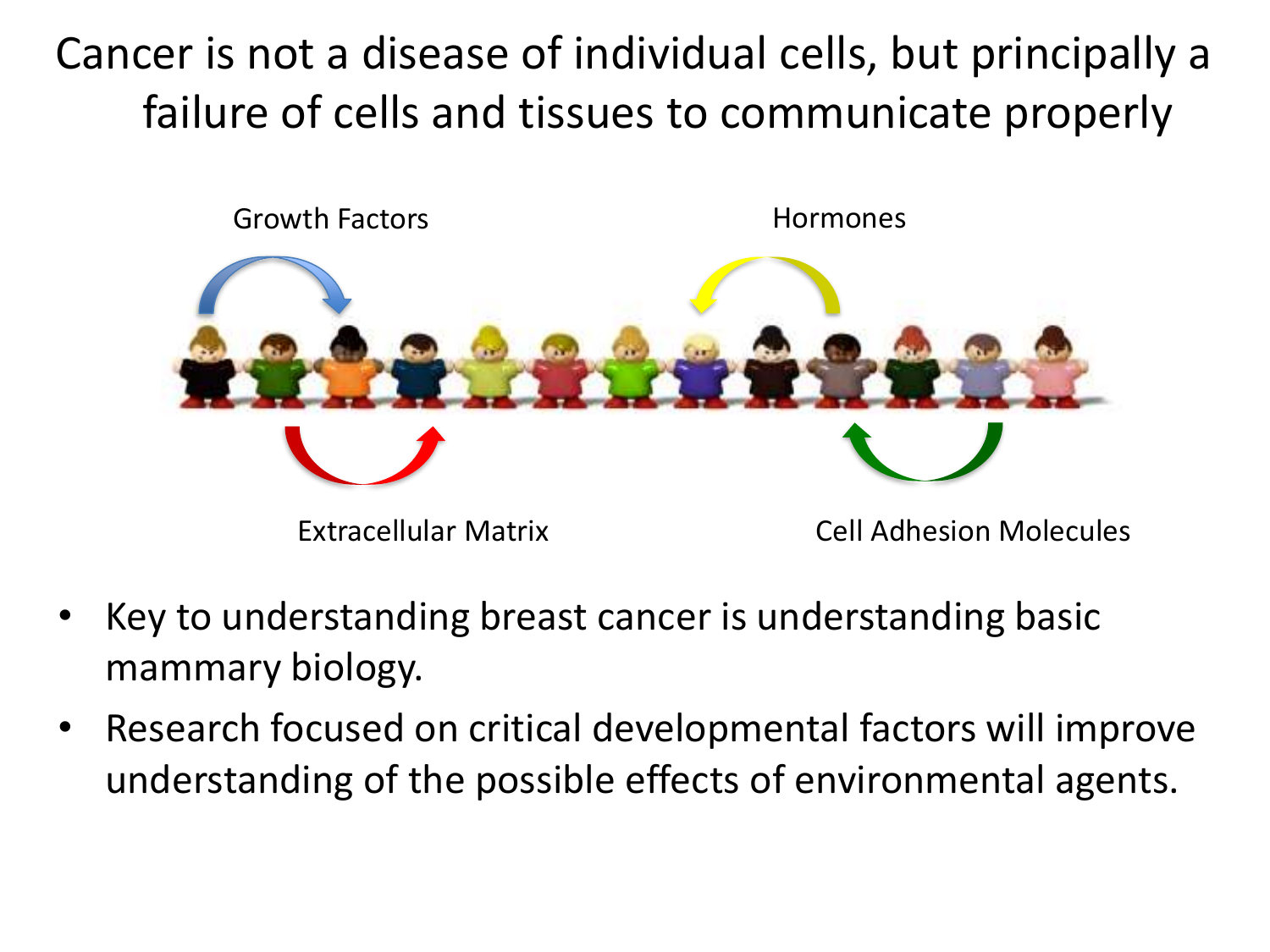## 2D breast cell cultures on plastic do not organize and communicate correctly



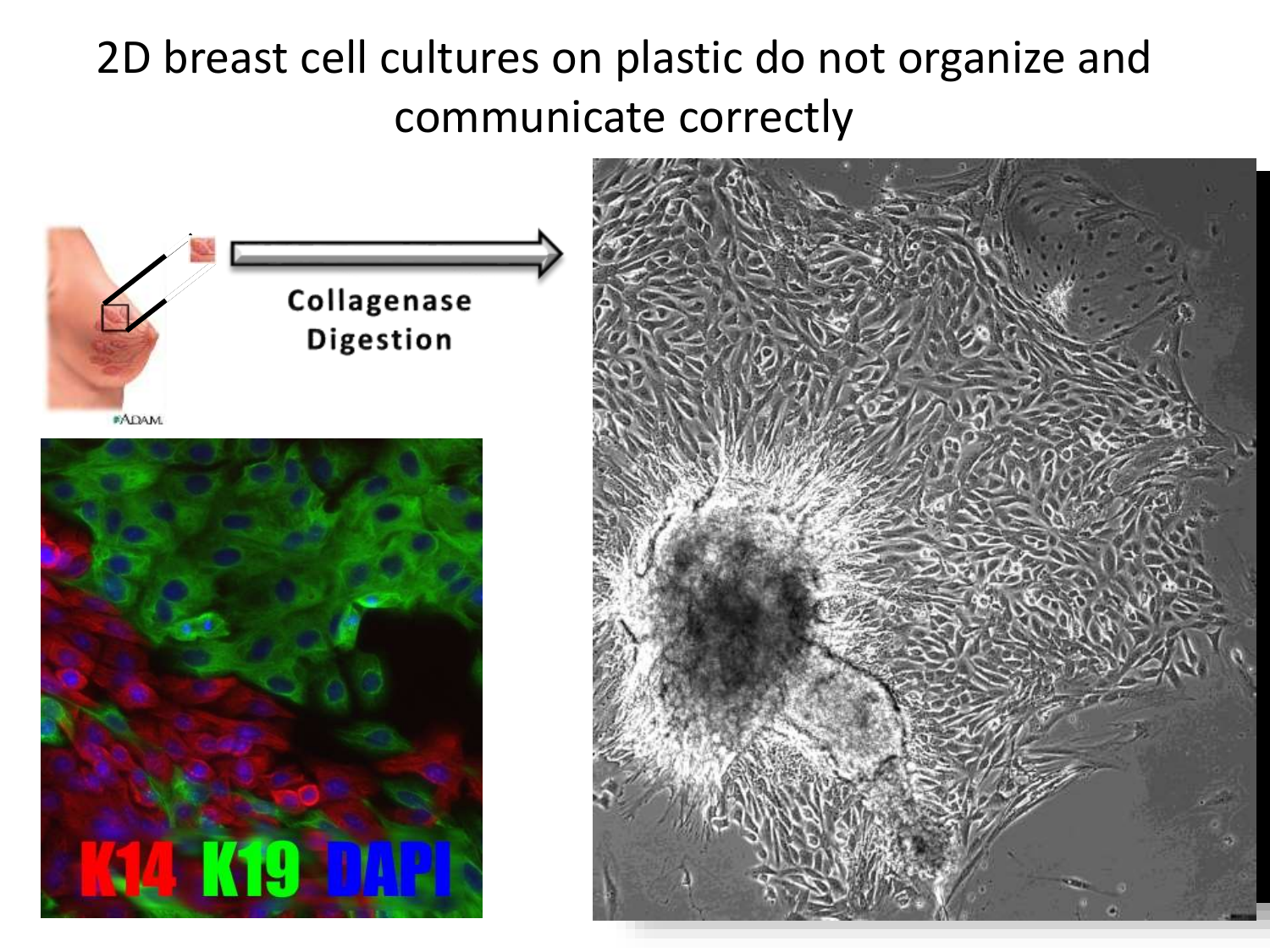## 3D organotypic cultures retain the ability to organize and communicate correctly



#### Curt Hines / Yaswen Lab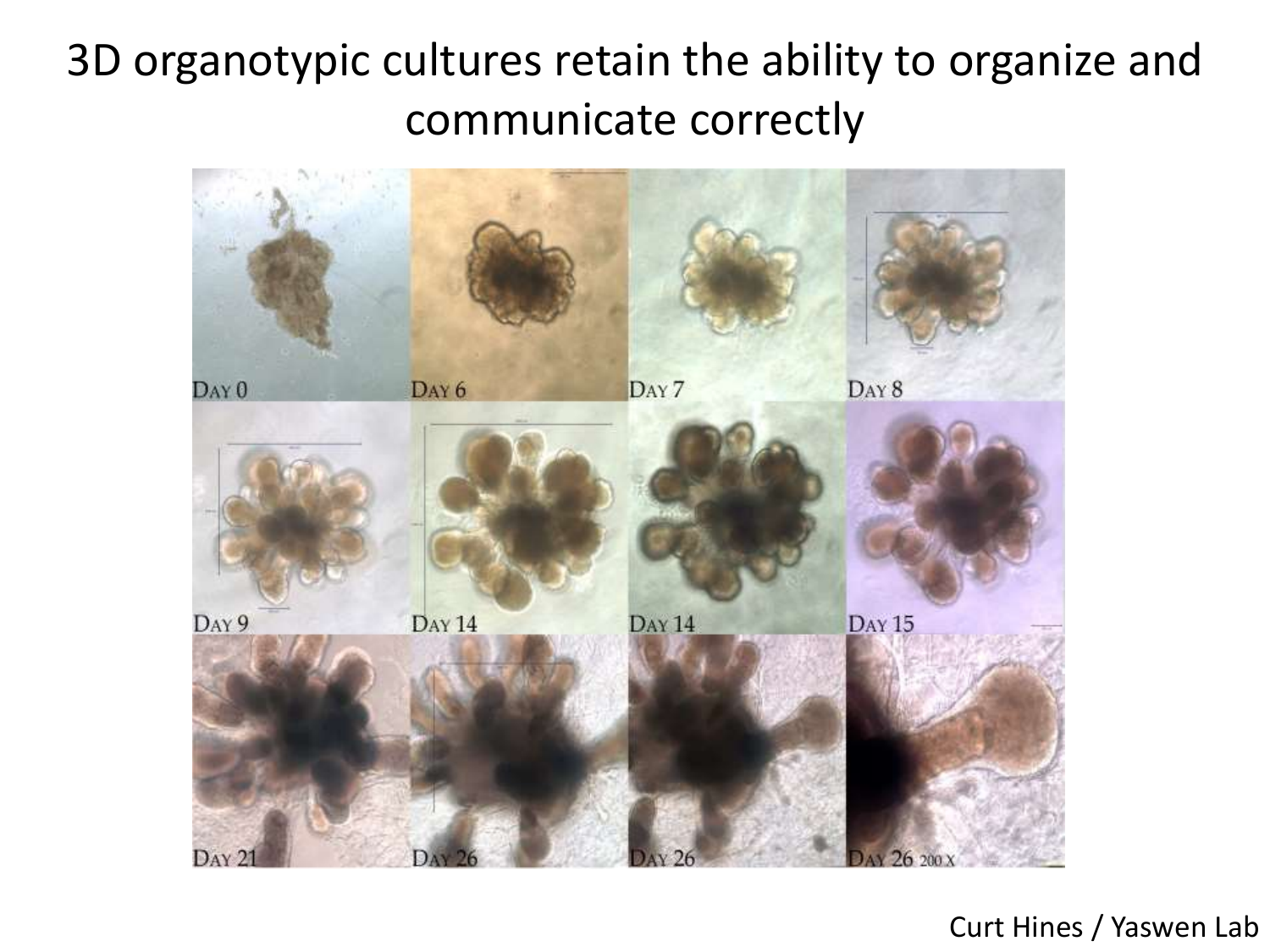### Human mammary cell culture models

| <b>Culture</b>                      | $ER\alpha(+)$ | Organization | Secretion |
|-------------------------------------|---------------|--------------|-----------|
| Tumor cell lines (e.g., MCF7, T47D) | $+++$         |              |           |
| Immortal cell lines (e.g., MCF10A)  |               |              |           |
| <b>Primary cells</b>                |               | $+/-$ *      |           |
| <b>HMSC-derived cells</b>           |               |              |           |

\* Although primary cells exhibit organization, it is heterogeneous and unpredictable.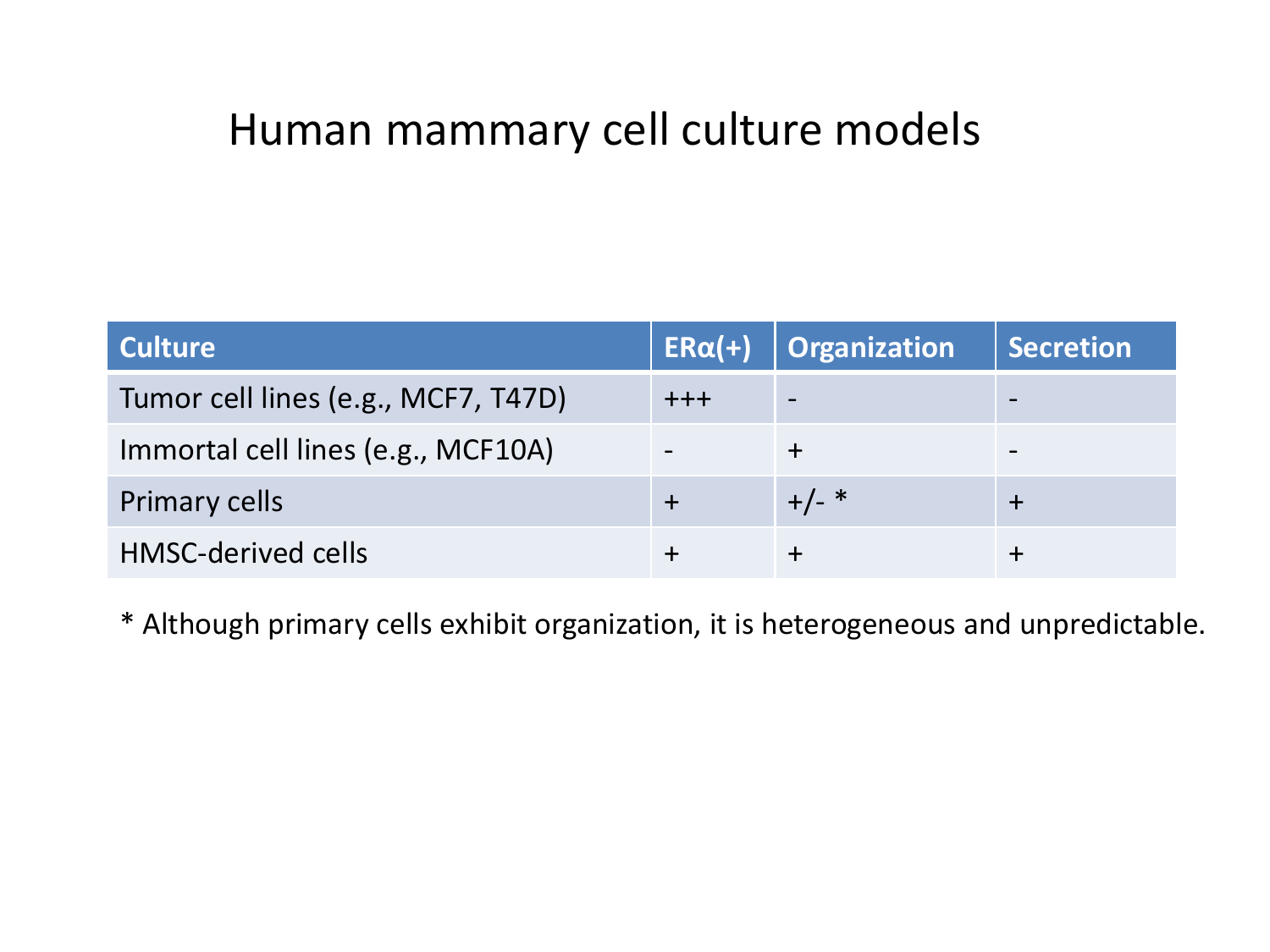

Brisken & Duss, Stem Cell Rev (2007) 3:147-156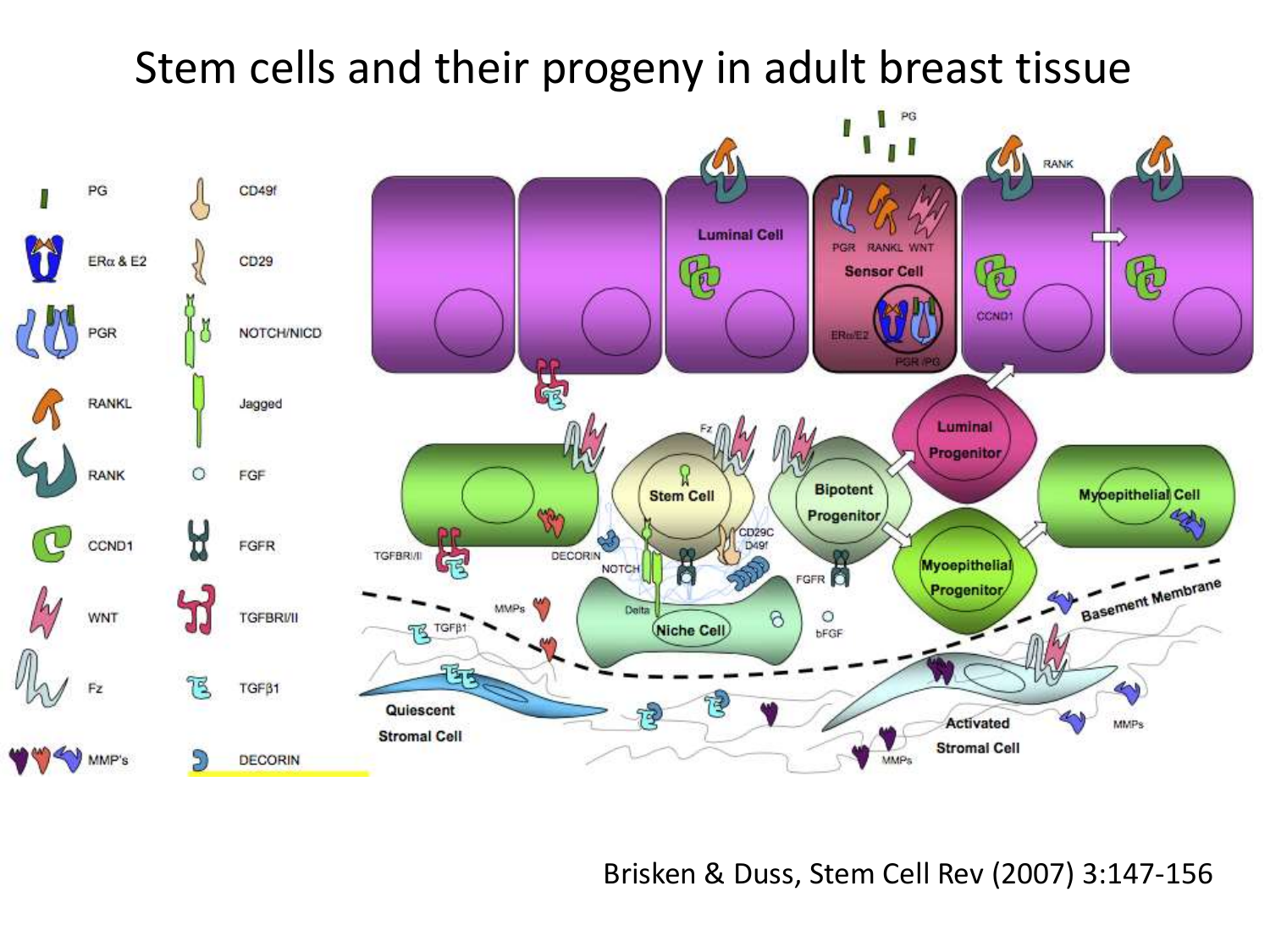## Primary cultures vs. HMSC-generated cultures

Primary cultures prepared directly from tissue

- Cells in various states of repair and remodeling
- Variable stem and progenitor cell content
- Variable ERα and PGR expression
- No control of developmental staging

Secondary cultures prepared from HMSCs

- Synchronous growth and structure formation
- Consistent stem and progenitor cell content
- Consistent ERα and PGR expression
- Temporal control of developmental stages subject to environmental perturbations

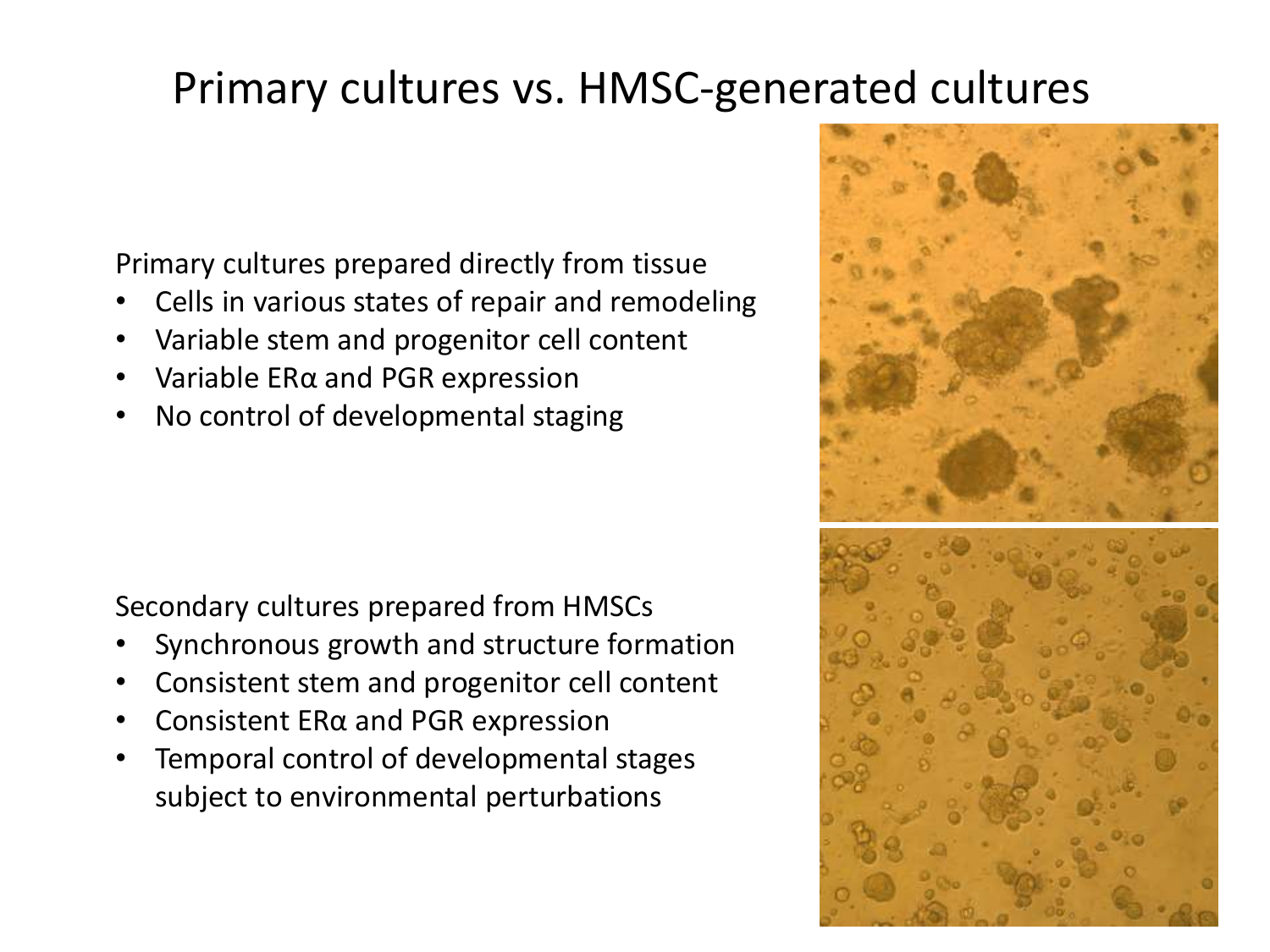# Can we generate homogeneous yet representative 3D organotypic cultures?



Fournier et al., 2006



Yaswen lab, unpublished